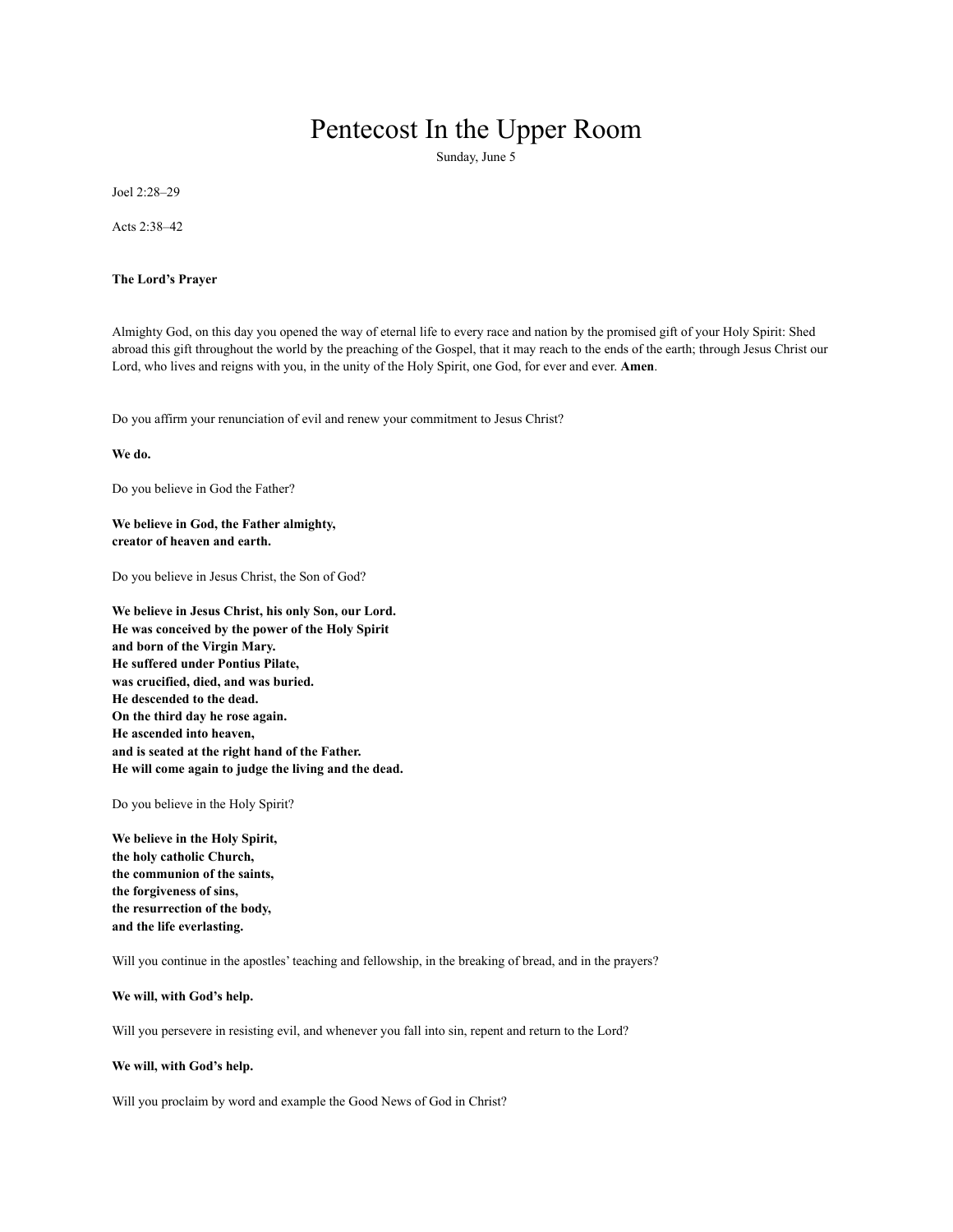# **We will, with God's help.**

Will you seek and serve Christ in all persons, loving your neighbor as yourself? **We will, with God's help.**

Will you strive for justice and peace among all people, and respect the dignity of every human being?

# **We will, with God's help.**

May almighty God, the Father of our Lord Jesus Christ, who has given us a new birth by water and the Holy Spirit, and bestowed upon us the forgiveness of sins, keep us in eternal life by his grace, in Christ Jesus our Lord. **Amen.**

O God, fill us with the Holy Spirit, the Spirit who proceeds from the Father and the Son, the Spirit who is the holy attitude of love and advocacy, the Spirit who is the very life and energy of God.

#### **O God, fill us with the Holy Spirit.**

That we might love as our Lord Jesus loves,

# **Pour out the Holy Spirit in our hearts.**

That we might live holy lives in a sinful world,

#### **Sanctify us by your Holy Spirit.**

That we might have power to be faithful witnesses to our Lord and Savior Jesus Christ,

#### **Baptize us in the Holy Spirit.**

That we might have strength to share in the sufferings of our Lord,

#### **Baptize us in the Holy Spirit.**

That we might be ambassadors of peace in a war-torn world.

#### **Baptize us in the Holy Spirit.**

That we might bring the healing of Christ to those around us,

# **Baptize us in the Holy Spirit.**

That we might experience you, O God, in our daily lives,

## **Fill us with your Holy Spirit.**

That we might be advocates and not accusers,

#### **Fill us with your Holy Spirit.**

That we might bear the spiritual fruit of love, joy, peace, patience, kindness, goodness, faithfulness, gentleness, and self-control,

#### **Fill us with your Holy Spirit.**

That we might help build up the church through spiritual gifts,